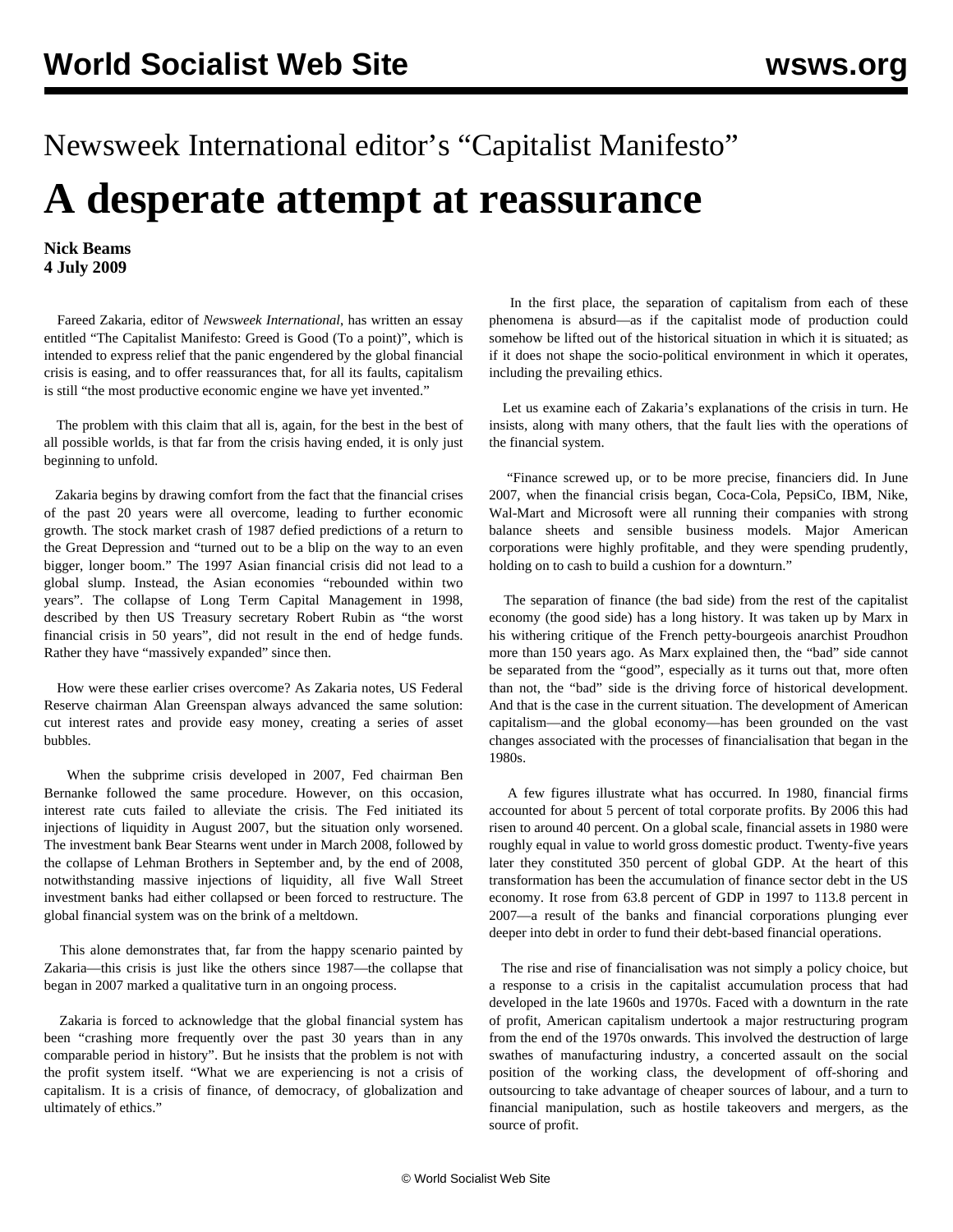## **New mode of accumulation**

 The transformation of the American economy in the 1980s saw the emergence of a new mode of accumulation, in which profits were made through the appropriation, by financial methods, of already created wealth. Historically, wealth had been accumulated in the US economy through investment, trade and manufacturing. Now the driving force of accumulation became rising asset prices. This has determined the shape of the US economy, and the accumulation of profit by all sections of capital—even for those not immediately connected to finance.

 Back in the 1950s and 1960s, manufacturing firms based on assemblyline production were not the largest component of the American economy. But the vast increases in profitability that these methods made possible created the conditions where all sectors of capital could expand. This was a society dominated by what sociologists have called a "Fordist regime" in which, as former GM CEO Charles Wilson famously noted, "what was good for the country was good for General Motors and vice versa."

 In the past 25 years, the fundamental role once played by assembly-line manufacturing in the American economy has been assumed by finance capital.

 No matter how sound or well-run an individual capitalist firm may be, the accumulation of profit is a social process. Each firm depends for its expansion on the growth of the economy as a whole. And in the US, finance capital has been the driving force.

 Any attempt to separate the "bad" side from the "good" collapses upon even a cursory review. Zakaria points to various corporations as part of the "good" side of American capital. One of them is Microsoft. But one of the chief sources of Microsoft's profits has been the sales of the computers and software programs that have powered the finance sector. Consider Nike and Wal-Mart. They have profited by exploiting cheap labour in China and other countries, under conditions of globalised production. But these operations, involving complex financial relationships, would have been impossible without the growth of financial derivates. At the same time, Nike and Wal-Mart could not have remained profitable without the rise in US consumer debt—much of it from housing finance—that has sustained American consumption spending in the face of stagnant or declining real incomes over the past quarter century.

 The essential significance of the global financial crisis is that it marks the breakdown of the mode of accumulation that has prevailed for the past 25 years.

 Financial assets derive their value, in the final analysis, from their claim upon the production of real wealth. Shares are an obvious example. The share is a claim to a portion of a stream of income generated by a particular company. But this share can be bought and sold, and its value may increase in the market in excess of the value of the underlying asset.

 The fact that financial assets have expanded almost four-fold in relation to global production over the past two and a half decades means that all their claims to real wealth cannot be met. This disparity is expressed in the emergence of so-called "toxic assets" on the books of the banks and finance houses—claims to income and wealth that are essentially worthless.

 In other words, the crisis is not one of liquidity, i.e., lack of sufficient funds to ensure the functioning of an otherwise healthy system, but of insolvency. Its dimensions are indicated by the fact that to restore the parity that existed in 1980 between the value of financial assets and global GDP would mean wiping out financial asset values equivalent to twice global GDP.

 These figures make clear the meaning of the bailout and stimulus packages launched by governments around the world. They have nothing to do with maintaining the jobs and living standards of the working class. Rather, they are aimed at transferring as much as possible of the massive debts and "toxic assets" amassed by the financial corporations and banks to the state.

 It is precisely this state rescue operation that has boosted stock markets over the past three months and enabled Zakaria to breathe a sigh of relief. As a recent article in the *Wall Street Journal* noted, one of the main reasons for the more than 30 percent rebound is "disarmingly simple". Financial markets are "awash in government cash" as a result of the biggest combined financial stimulus the world has seen in modern times.

 The US government has already pledged \$12.7 trillion in support of the financial system, almost equivalent to America's gross domestic product. Since the financial crisis intensified in September 2008, governments worldwide have committed \$18 trillion in public funds, equivalent to almost 30 percent of world GDP, to recapitalising the banks. This has led to a blowout in their fiscal position.

 In Britain, government debt is expected to soon reach 100 percent of GDP while Japan's government debt is headed for 200 percent by 2011 and government debt in the US is expected to reach 100 percent of GDP by the same time. According to IMF economists, by 2014 public debt to GDP ratios in the G-20 economies, comprising some 85 percent of the global economy, will have increased by 36 percentage points of GDP compared to the levels at the end of 2007.

## **A new political regime**

 Government finance, however, cannot go on indefinitely. The debts incurred by the state to finance the banks will be paid through slashing government spending and social services and forcibly impoverishing the working class. The scale of this assault on social conditions and living standards will be directly proportionate to the size of the sums of money involved. According to one estimate in Britain, consumption there will have to be reduced by at least 20 percent from its level in 2006-2007 to make even a start on balancing the government's books.

 Zakaria points to the "terrifying" growth of government debt in America, especially when entitlements and pension commitments are included, and remarks that "no-one has tried seriously to close the gap, which can be done only by (1) raising taxes or (2) cutting expenditures."

 "This is the disease of modern democracy: the system cannot impose any short-term pain for long-term gain." The political implications are clear: it is impossible to impose the massive spending cuts and rises in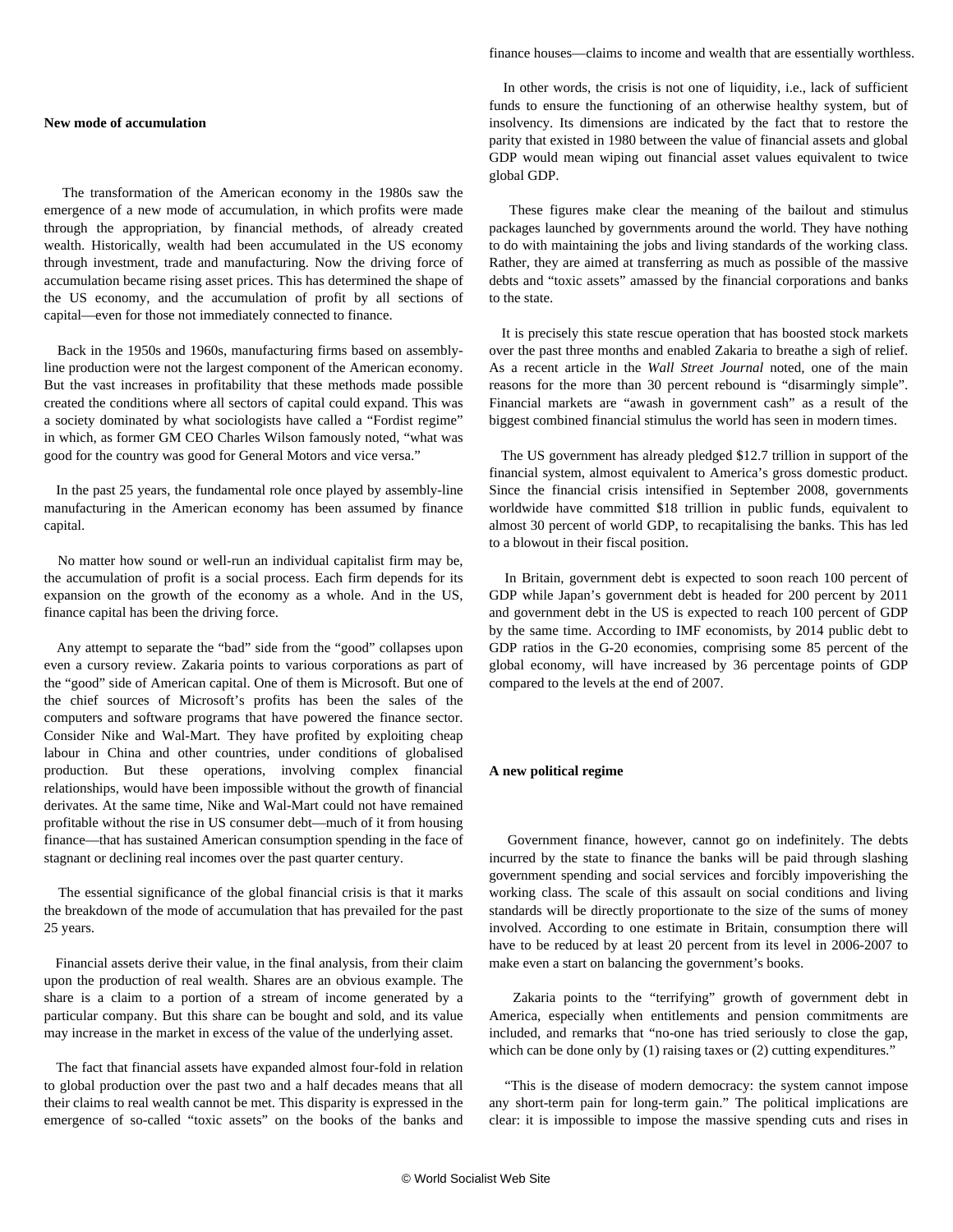revenue needed to wipe off government debt within the present political order. Restructuring the US and other major capitalist economies requires a new, far more repressive regime.

 Zakaria goes to extraordinary lengths in his attempt to claim that capitalism is not the cause of the crisis. The real problem, he insists, is not failure, but too much success. The world has been moving to "an extraordinary degree of political stability"; there is no major military competition among the great powers; political violence is on the decline. Given the wars being conducted by the US in Iraq, Pakistan and Afghanistan, such an assertion can only be described as absurd. As for the subsidence of great power rivalry, one need only point to the constant and growing concern in US policy-making circles about the rise of China.

 However Zakaria is not going to let facts get in the way of the story he wants to tell. Political stability, he claims, has been accompanied by a reduction in inflation, economic growth and the establishment of a global economic system. It is these "good times" that made people complacent, and, as the cost of capital sank, more foolish. "The world economy had become the equivalent of a race car—faster and more complex than any vehicle anyone had ever seen. But it turned out that no one had driven a car like this before, and no one really knew how. So it crashed."

 What of the future? "The real problem," he continues, "is that we're still driving this car. The global economy remains highly complex, interconnected and imbalanced. The Chinese still pile up their surpluses and need to put them somewhere. Washington and Beijing will have to work hard to slowly stabilize their mutual dependence so that the system is not being set up for another crash."

 In other words, while the crisis is over, all the conditions that produced it are still present, and nowhere nearer to being resolved.

 Lenin once remarked that the power of Marxism is that it is true. Every so often, even conscious opponents of Marxism are forced, by the very logic of objective facts, to point to processes that form the centre of Marxist analysis. This is the case here.

 According to Zakaria: "More broadly, the fundamental crisis we face is of globalization itself. We have globalized the economies of nations. Trade, travel and tourism are bringing people together. Technology has created worldwide supply chains, companies and customers. But our politics remains resolutely national. This tension is at the heart of the many crashes of this era—a mismatch between interconnected economies that are producing global problems but no matching political process that can effect global solutions."

 The Marxist movement has long identified as one of the central contradictions of world capitalism that between the global development of the productive forces on the one hand, and the nation state system on which the legal and political superstructure is based, on the other. It is this contradiction that renders socialism, based on the development of an internationally planned economy, an historic necessity. Just as the feudal political order had to be overthrown to make possible the growth of the productive forces under capitalism, so today the globalisation of production has made the capitalist nation-state system as reactionary and backward as the feudal principalities and kingdoms two and three centuries ago.

 This contradiction erupted in the first decade of the last century in the form of World War I. It has now emerged once again, at an even higher level. It can only be resolved by the working class taking political power on a global scale; otherwise mankind faces being plunged into wars and economic crises potentially more devastating than those that characterised the first five decades of the twentieth century.

 Zakaria calls for better international coordination. But the objective logic of the capitalist system itself drives events in the opposite direction. Capitalist production is carried out on a global scale. Its purpose is not to meet human needs, but to accumulate private profit. When accumulation is expanding, the different sections of capital, as Marx noted, operate as a kind of fraternity, dividing up the spoils among themselves. When the system breaks down and it becomes no longer a question of sharing profits but of trying to avoid losses, a violent struggle breaks out. Such a breakdown no longer simply involves intensified competitive struggles in the market, as it did in the nineteenth century, but, with the vast growth of capitalist industry and finance, economic crises inevitably bring the direct involvement of the capitalist state.

 This is what occurred last year. After the collapse of Lehman Brothers in September, with the banking and financial system threatened with meltdown, every government around the world responded, not by working for globally coordinated action, but to protect its "own" banking system, leading to immediate conflicts. In the months since, the differences have only widened. The Germans and French are hostile to the American government's bailouts because they fear, rightly, that these will enable US banks to retain their dominant global position. The American government, for its part, opposes calls for greater regulation, because they are directed at US finance. The British government, meanwhile, does not want to introduce tougher regulations fearing that they would endanger London's position, described by *Financial Times* commentator John Plender as "the adventure playground of the global financial system." This brings opposition from the German government, which harboured hopes that the crisis would offer more opportunities for Frankfurt. The various industry interventions, likewise, have sharpened national rivalries. The German government's bailout of Opel, for example, endangers operations in Belgium, even raising questions as to whether rules governing the operation of the single European market might have been breached.

 As for co-ordination between the US and China to resolve international monetary imbalances, the Chinese central bank has twice called, within the past three months, for the international financial system to be restructured and the dollar replaced as the world reserve currency. Were that to take place, it would cause a rapid decline in the global position of American capitalism, which has enjoyed enormous advantages from the dollar's role as world money.

 Failing international co-operation, Zakaria warns, there will be "more crashes, and eventually there may be a retreat from globalization toward the safety—and slow growth—of protected national economies." The development of just such a situation in the 1930s led directly to World War II. It would have even more devastating consequences today.

 In the end, Zakaria concludes that a "moral crisis" may "lie at the heart of our problems". Most of what happened over the past decade was legal but "very few people acted responsibly." However, he continues, none of this happened because "business people have suddenly become more immoral. It is part of the opening up and growing competitiveness of the business world."

 Zakaria does not choose to develop this point, because to do so would make it all too clear that this "moral crisis" is itself an expression of the crisis of the capitalist economy.